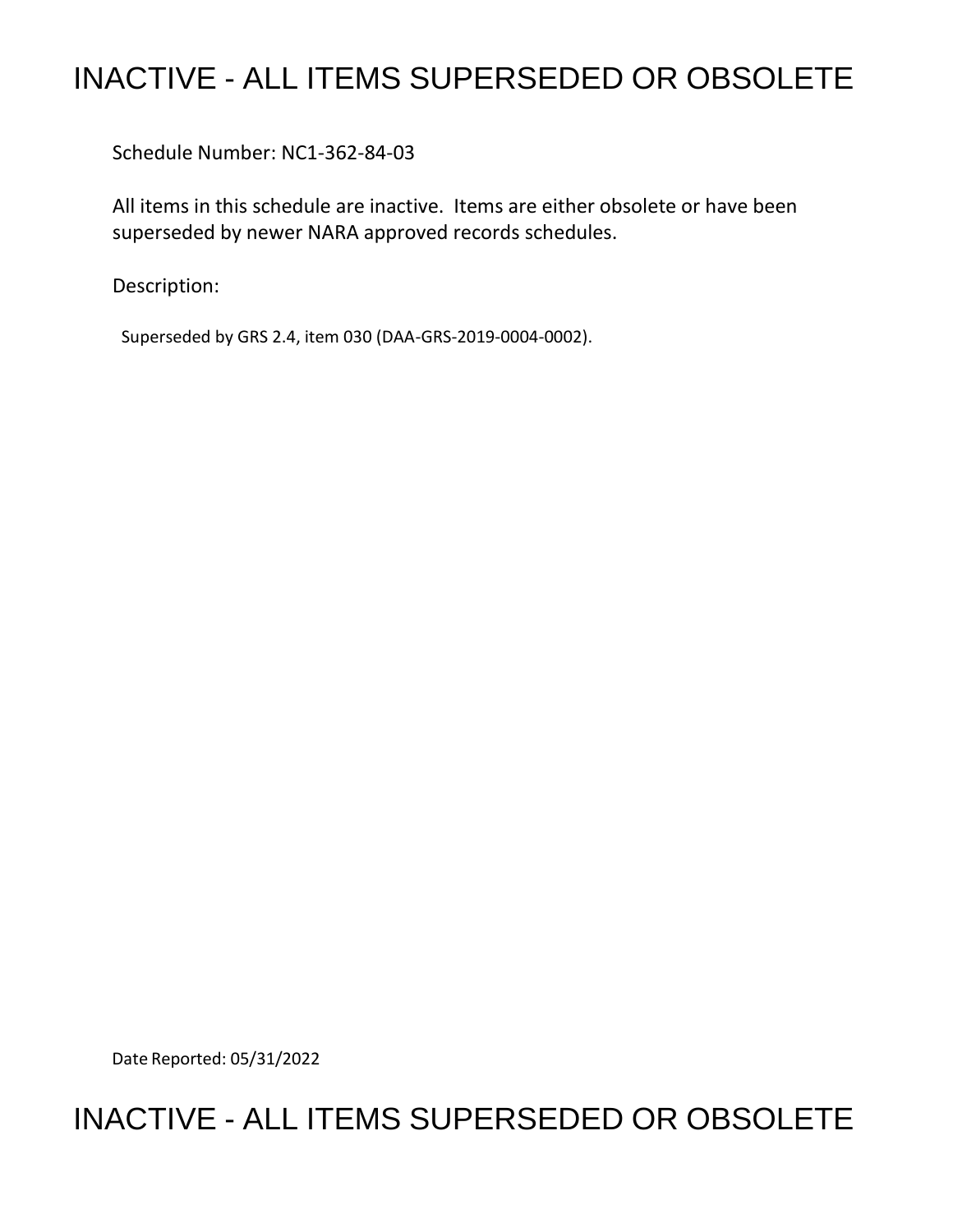| <b>REQUEST FOR RECORDS DISPOSITION AUTHORITY</b><br>(See Instructions on reverse)                                                                                                                                                                                                                                              |              | <b>LEAVE BLANK</b><br>JOB NO.                                                                                                                |
|--------------------------------------------------------------------------------------------------------------------------------------------------------------------------------------------------------------------------------------------------------------------------------------------------------------------------------|--------------|----------------------------------------------------------------------------------------------------------------------------------------------|
| TO: GENERAL SERVICES ADMINISTRATION,<br>NATIONAL ARCHIVES AND RECORDS SERVICE, WASHINGTON, DC 20408                                                                                                                                                                                                                            |              | $121 - 362 - 19$<br>DATE RECEIVED                                                                                                            |
| 1. FROM (AGENCY OR ESTABLISHMENT)                                                                                                                                                                                                                                                                                              |              |                                                                                                                                              |
| Peace Corps                                                                                                                                                                                                                                                                                                                    |              | NOTIFICATION TO AGENCY                                                                                                                       |
| 2. MAJOR SUBDIVISION                                                                                                                                                                                                                                                                                                           |              |                                                                                                                                              |
| Associate Director for Management                                                                                                                                                                                                                                                                                              |              | In accordance with the provisions of 44 U.S.C. 3303a the disposal re-<br>quest, including amendments, is approved except for items that, may |
| 3. MINOR SUBDIVISION                                                                                                                                                                                                                                                                                                           |              | be stamped "disposal not approved" or "withdrawn" in column 10.                                                                              |
| Office of Administrative Services                                                                                                                                                                                                                                                                                              |              |                                                                                                                                              |
| 4. NAME OF PERSON WITH WHOM TO CONFER                                                                                                                                                                                                                                                                                          | 5. TEL. EXT. |                                                                                                                                              |
| Richard Brewer, Director of Acctq.                                                                                                                                                                                                                                                                                             | 254-6794     | <b>M</b> ehivist of the United                                                                                                               |
| 6. CERTIFICATE OF AGENCY REPRESENTATIVE:                                                                                                                                                                                                                                                                                       |              |                                                                                                                                              |
| ! hereby certify that I am authorized to act for this agency in matters pertaining to the disposal of the agency's records;<br>that the records proposed for disposal in this Request of $\angle$ 2 page(s) are not now needed for the business of<br>this agency or will not be needed after the retention periods specified. |              |                                                                                                                                              |

— .

D **A Request for immediate disposal.** 

|                | $\boxtimes$ B Request for disposal after a specified period of time or request for permanent<br>retention.                                                                                                                                                                                                                                                                                                                                                                                                                                                                                                                                                                                                                                                                                                                                                                                                                                                                                                                                                                                                                                                                                      |                             |                                                                 |                                       |  |
|----------------|-------------------------------------------------------------------------------------------------------------------------------------------------------------------------------------------------------------------------------------------------------------------------------------------------------------------------------------------------------------------------------------------------------------------------------------------------------------------------------------------------------------------------------------------------------------------------------------------------------------------------------------------------------------------------------------------------------------------------------------------------------------------------------------------------------------------------------------------------------------------------------------------------------------------------------------------------------------------------------------------------------------------------------------------------------------------------------------------------------------------------------------------------------------------------------------------------|-----------------------------|-----------------------------------------------------------------|---------------------------------------|--|
| C. DATE        | <b>D. SIGNATURE OF AGENCY REPRESENTATIVE</b>                                                                                                                                                                                                                                                                                                                                                                                                                                                                                                                                                                                                                                                                                                                                                                                                                                                                                                                                                                                                                                                                                                                                                    | E. TITLE                    |                                                                 |                                       |  |
|                | million<br>Genoa M. Million                                                                                                                                                                                                                                                                                                                                                                                                                                                                                                                                                                                                                                                                                                                                                                                                                                                                                                                                                                                                                                                                                                                                                                     | Peace Corps Records Officer |                                                                 |                                       |  |
| 7.<br>ITEM NO. | <b>8. DESCRIPTION OF ITEM</b><br>(With Inclusive Dates or Retention Periods)                                                                                                                                                                                                                                                                                                                                                                                                                                                                                                                                                                                                                                                                                                                                                                                                                                                                                                                                                                                                                                                                                                                    |                             | 9.<br>SAMPLE OR<br>JOB NO.                                      | 10.<br><b>ACTION TAKEN</b>            |  |
| $1$ .          | Flexitime Attendance Records - Revision of NC1-362-83-2,<br>(Exception to the GRS-2.3.b. three year retention.)                                                                                                                                                                                                                                                                                                                                                                                                                                                                                                                                                                                                                                                                                                                                                                                                                                                                                                                                                                                                                                                                                 |                             |                                                                 |                                       |  |
|                | Two forms are used for recording and reporting time and<br>attendance and they are the only agency records of actual<br>time worked by employees. The Flexitime Attendance Form<br>(FAF), PC-1547 is the official daily attendance record<br>and it lists the exact starting and ending times each each<br>employee in order of their arrival and departure.<br>This supplemental sign-in/sign-out sheet is used by Peace<br>Corps headquarters offices, Washington, D.C., and domestic<br>field offices for time accounting under the agency<br>flexitime and exception payroll system.<br>FAF is required in conjunction with the Federal Employees<br>Flexible and Compressed Work Schedules Act of 1982 as a<br>sequential sign-in/sign-out form. It is a backup to the<br>The Individual Time Certification Sheet<br>ITCS form.<br>(ITCS) PC-A-1003 is the official time and attendance<br>record. Daily each employee enters their time of arrival<br>and departure, paid holidays, hours worked, any leave<br>used, and time absent. The ITCS is also used as a basis<br>for overtime premium pay. After certification by the<br>supervisor, the ITCS is used as the source document for |                             |                                                                 |                                       |  |
|                | the input of data in the automated exception                                                                                                                                                                                                                                                                                                                                                                                                                                                                                                                                                                                                                                                                                                                                                                                                                                                                                                                                                                                                                                                                                                                                                    |                             | <b>STANDARD FORM 115</b>                                        | I item                                |  |
| $115 - 107$    | MASS DATA CHANGE SHEET NOT REQUIRED.<br>2011 Copies 10 agency & SEC. 11/14/84 CLD                                                                                                                                                                                                                                                                                                                                                                                                                                                                                                                                                                                                                                                                                                                                                                                                                                                                                                                                                                                                                                                                                                               |                             | Revised April, 1975<br>Administration<br>FPMR (41 CFR) 101-11.4 | <b>Prescribed by General Services</b> |  |